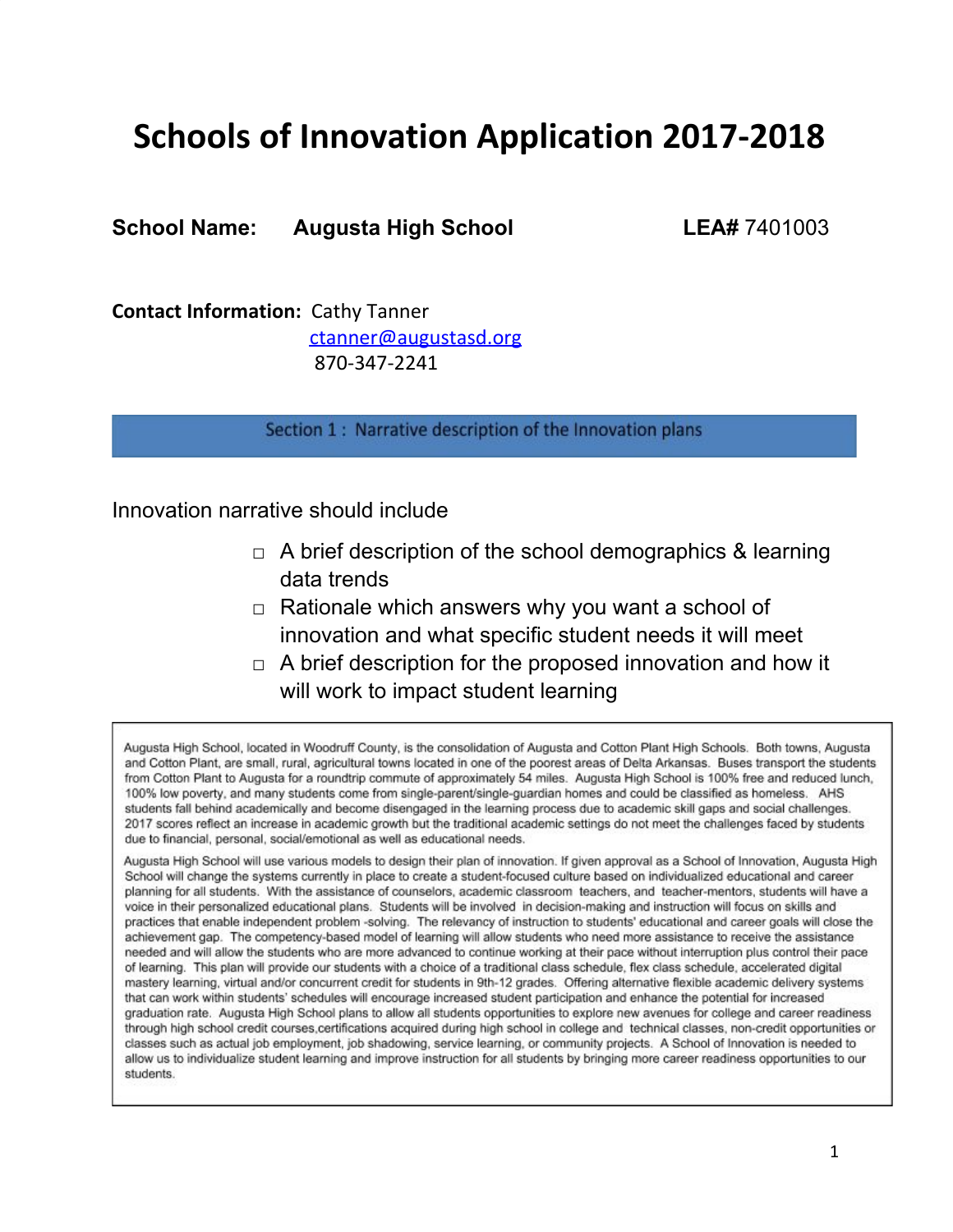# **Special Conditions (Check all that apply.) (NOTE: This language may change under ESSA)**

- □ Facilities Distress
- □ Rewards School for Growth
- □ Rewards School for Performance

Link to your School Improvement Plan:

# **Augusta High School is currently classified as a Priority School.**

School Rating

□ A

□ B

X C

□ D

 $\neg$  F

Is this a new LEA?

- □ Yes
- X No

If Yes, Please Explain

Supports and service organizations assisting your school.

- x Arkansas Department of Education (ADE)
- \_\_x\_\_\_ Arkansas Public Resource Center (APSRC)
- x Education Renewal Zone (ERZ)
- Other -Please list below: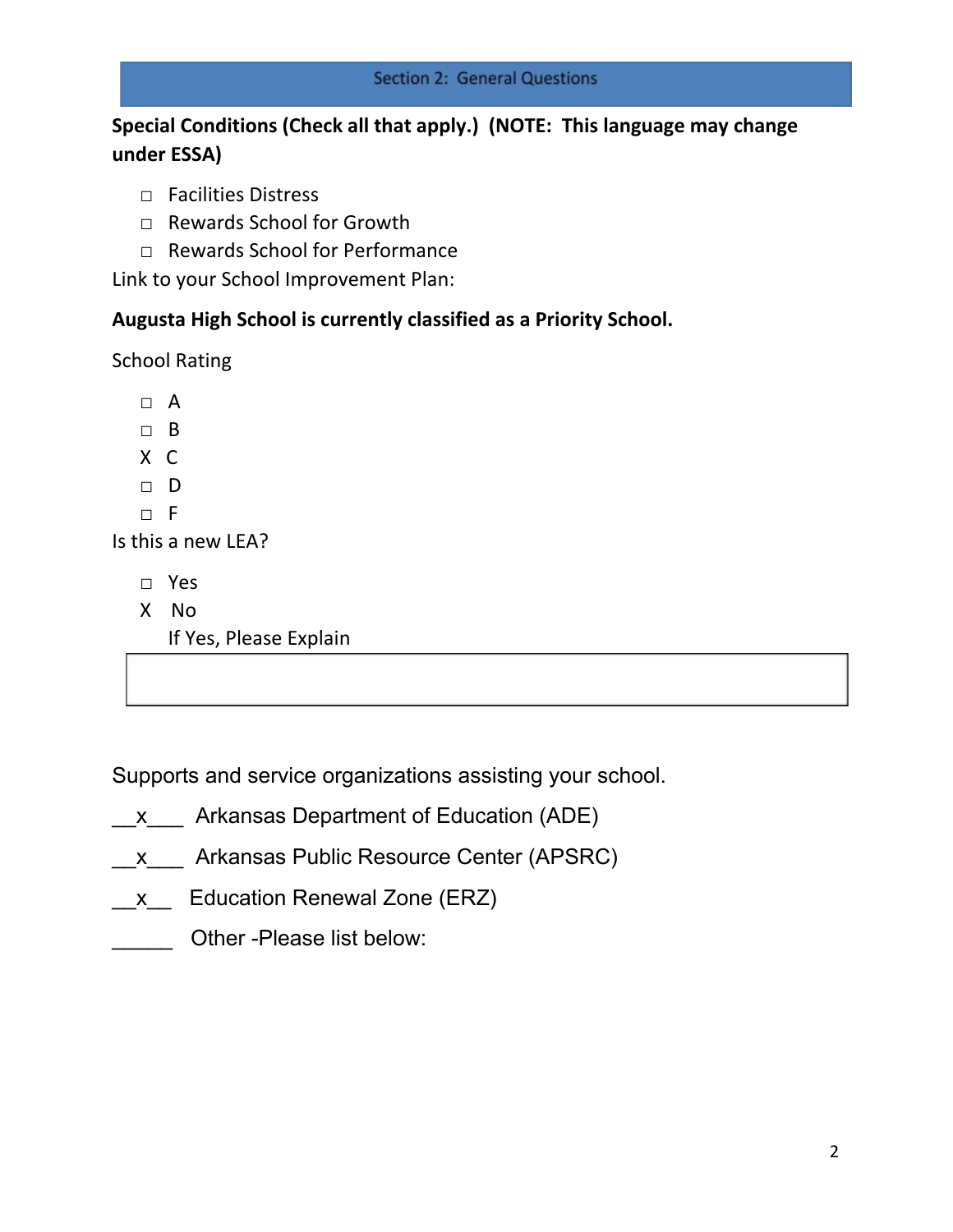**Exploring and Learning Phase 1**: The work in this section is suggested before completing the School of Innovation Plan and Goals in the application.

| <b>Exploring and Learning Phase 1 Work</b>       |                                                                                                                                  |  |  |
|--------------------------------------------------|----------------------------------------------------------------------------------------------------------------------------------|--|--|
| Sept. 2017-Jan 2018                              |                                                                                                                                  |  |  |
| September 26-27<br>September 27, 2017 4:00-5::00 | • Fall Innovation Summit in September<br>Information session for prospective SOI<br>$\bullet$<br>schools on second day of summit |  |  |
| October 3, 2017<br>October 11, 2017              | Deadline to Submit Intent to Apply<br><b>Attend SOI Application Meeting</b>                                                      |  |  |

**Exploring and Learning Phase 1 Capacity Building up to Submission of Application on February 5, 2018** Complete the following chart that **details** the professional development plan.

**Professional Development Plan Part 1— Exploring and Learning Phase 1 learning up to submission of application**

| <b>Date</b>         | Describe Activity                              | Number of participants | Roles in School                |
|---------------------|------------------------------------------------|------------------------|--------------------------------|
| Sept 26-27,<br>2017 | Innovation for<br><b>Education Summit</b>      | 15                     | 2 administrators<br>3 teachers |
| October 11,<br>2017 | SOI assistance in<br><b>Plummerville</b>       | 15                     | 2 administrators<br>3 teachers |
| 2017                | November 16, SOI assistance in<br>Plummerville |                        | 3 teachers<br>3 administrators |
| December 6,<br>2017 | SOI assistance at<br>Crowley's Ridge<br>Co-Op  | 12                     | 2 administrators               |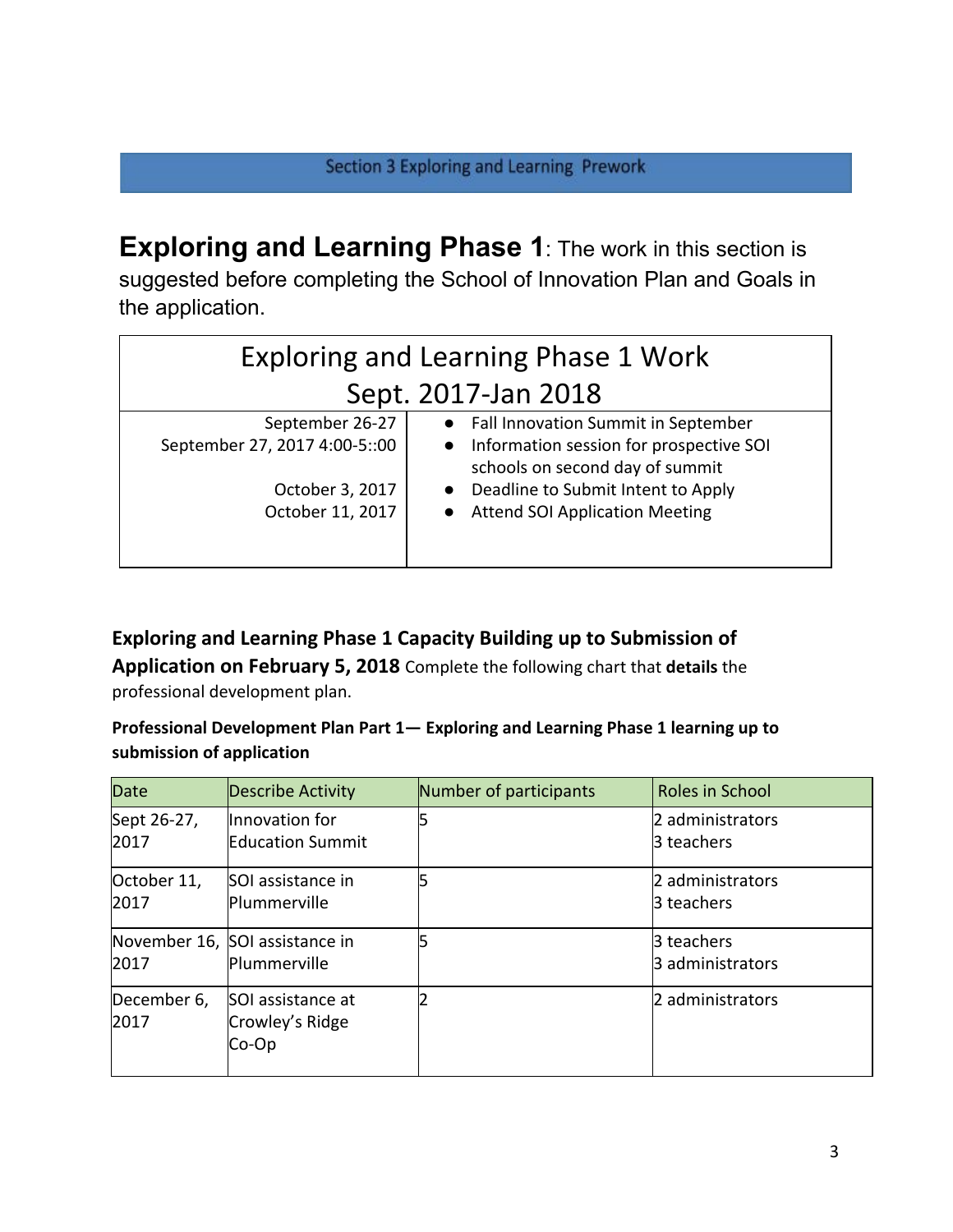# Section 4: The School's Vision and Mission

The school's **Vision and Mission** will align to the innovative work. Please indicate if your vision and mission are:

new x revisited reworded completely revised

If you completed any of the steps above, briefly explain your process and the stakeholders involved

Augusta High School previously submitted a SOI during SY 2016-2017. The Vision and Mission of AHS was revisited during this new process.

The school's **Vision** statement

Vision Statement: Augusta School District will become a high achieving school through quality competency-based instruction, positive partnerships between teachers and students, increased parental involvement, and increased community/stakeholder involvement.

The school's **Mission** statement

Augusta High School is committed to providing all students with an education that meets their individual needs and goals. For our students to be productive citizens, instruction will be student-centered with emphasis on problem-solving. Academic skills, soft skills, social skills, and career planning will be major components of instruction. We achieve this through student centered instruction using personalized education plans and rigorous real-world challenges.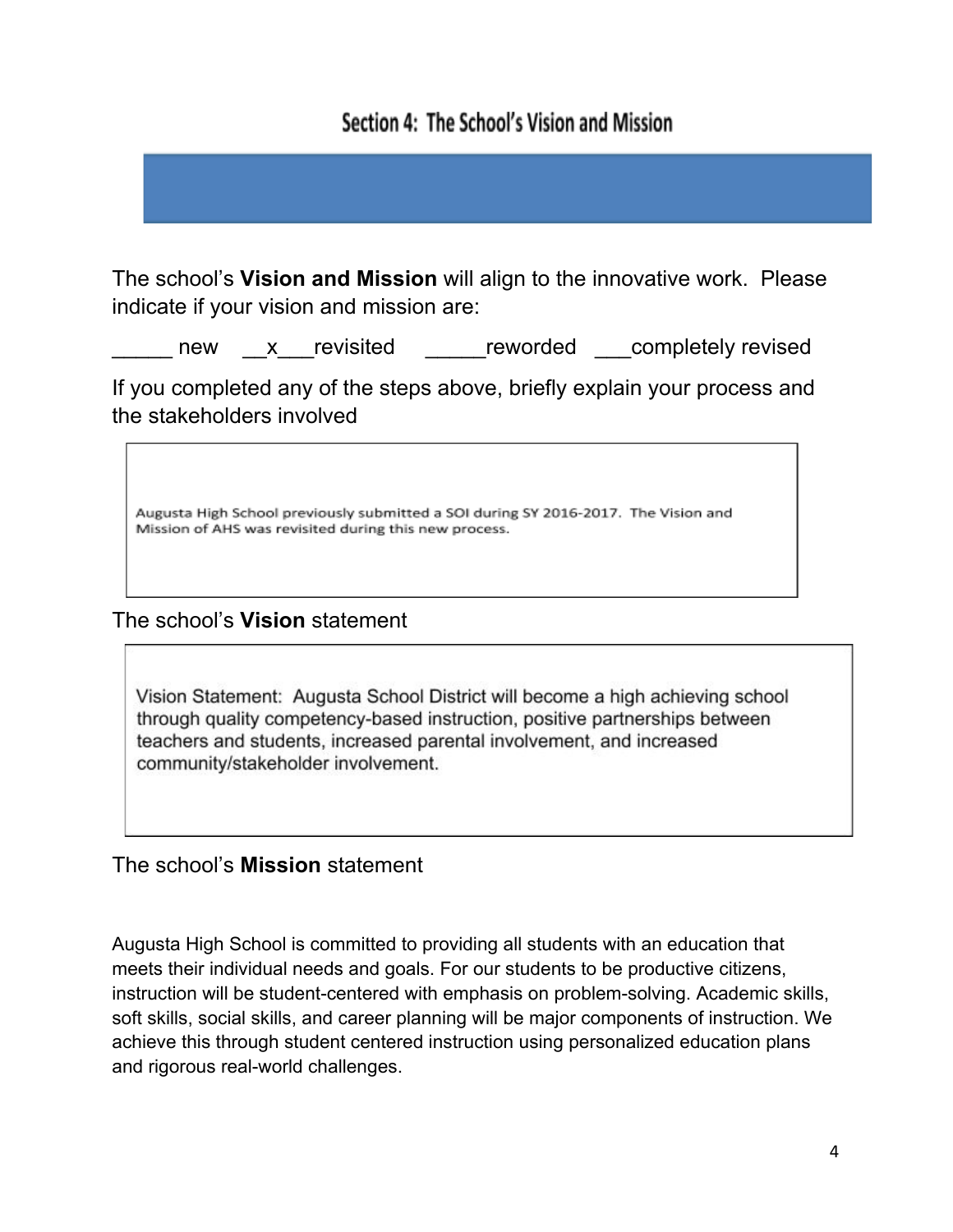#### **Section 5: Goals and Anticipated Outcomes**

Identify the school of innovation goals and performance targets.

# **These may include, but are not limited to, the following goals outlined**

# **in [AR Code § 6-15-2803 \(2016\)](http://law.justia.com/codes/arkansas/2016/title-6/subtitle-2/chapter-15/subchapter-28/section-6-15-2803)**

# **(Example of Goal Writing Worksheet at end of Application Form)**

**Note: Limit the response to no more than five (5) goals.**

| Goal 1 | Augusta School District will increase opportunities for Career and College Readiness<br>for all students. |
|--------|-----------------------------------------------------------------------------------------------------------|
| Goal 2 | Augusta School District will create a culture and climate of high expectations for all<br>students.       |
| Goal 3 | All students at Augusta School District will show growth in all core content classes.                     |

# Section 6: Goal Timeline

Please connect the SOI goals to the innovation, rationale, and timeline for implementation. Note: limit the response to no more than five (5) goals.

| Goal    | <b>Innovation</b>                                                                                                  | Rationale                                                                                                                                                                                                                                                                                                                                           | <b>Timeline</b>                                   |
|---------|--------------------------------------------------------------------------------------------------------------------|-----------------------------------------------------------------------------------------------------------------------------------------------------------------------------------------------------------------------------------------------------------------------------------------------------------------------------------------------------|---------------------------------------------------|
| Goal 1: | Augusta School District<br>will increase<br>opportunities for Career<br>and College Readiness<br>for ALL students. | Less than 25% of the 2017<br>graduating seniors are<br>enrolled in post-secondary<br>educational programs and<br>90% of these students<br>have had to complete<br>some form of remediation<br>classes during their<br>freshmen year at college.<br>Students who enroll in<br>post-secondary education<br>are students who come<br>lfrom homes where | Beginning Spring 2017 and<br>ongoing with review. |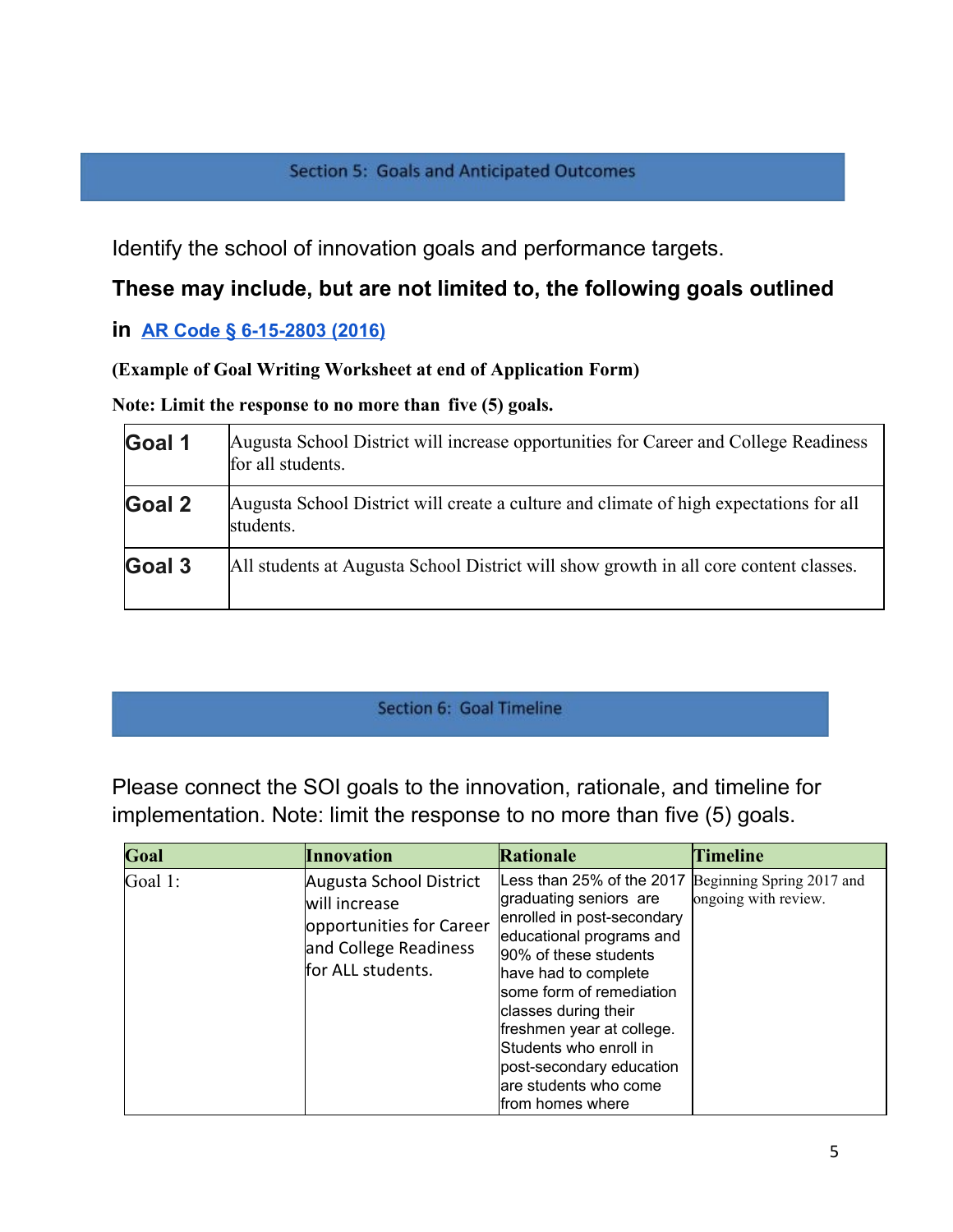|         |                                                                                                                                   | education is a priority and<br>from homes where their<br>parents attended<br>post-secondary schools.<br>Students who are fortunate<br>to enter the workforce<br>enter at minimum-wage<br>salary level but<br>unemployment is high<br>among recent graduates<br>due to lack of work<br>available, lack of<br>necessary job skills, and a<br>means of transportation to<br>get to the job site.                                                                                                                                                                           |                                                   |
|---------|-----------------------------------------------------------------------------------------------------------------------------------|-------------------------------------------------------------------------------------------------------------------------------------------------------------------------------------------------------------------------------------------------------------------------------------------------------------------------------------------------------------------------------------------------------------------------------------------------------------------------------------------------------------------------------------------------------------------------|---------------------------------------------------|
| Goal 2: | Augusta School District<br>will create a culture and<br>climate of high<br>expectations for all<br>students.                      | In 2016, the Augusta<br>District Leadership Team<br>and the ADE School<br>Improvement Unit<br>conducted a<br>comprehensive needs<br>assessment.<br>Recommendations given<br>from School Improvement<br>Unit were to focus on<br>culture/ climate and<br>alignment of curriculum.<br>The 2016-2017 school year<br>was centered around<br>focusing on creating a<br>culture and climate of high<br>expectations at Augusta<br>High School.<br><b>Teacher-Mentors were</b><br>assigned and they have<br>played a significant role in<br>changes in culture and<br>climate. | Beginning fall 2016 and<br>ongoing with review.   |
| Goal 3: | All students at Augusta<br>School District will show<br>academic growth in all core an aligned curriculum. At<br>content classes. | During the 2016-2017<br>school year, AHS lacked<br>the beginning of the<br>2017-2018 school year,<br>K-12 math and literacy<br>programs were aligned.<br>With aligned math/reading<br>programs and embedded<br>professional development<br>to support the curriculum,<br>AHS staff will be equipped<br>with skills needed to                                                                                                                                                                                                                                            | Beginning Spring 2018 and<br>ongoing with review. |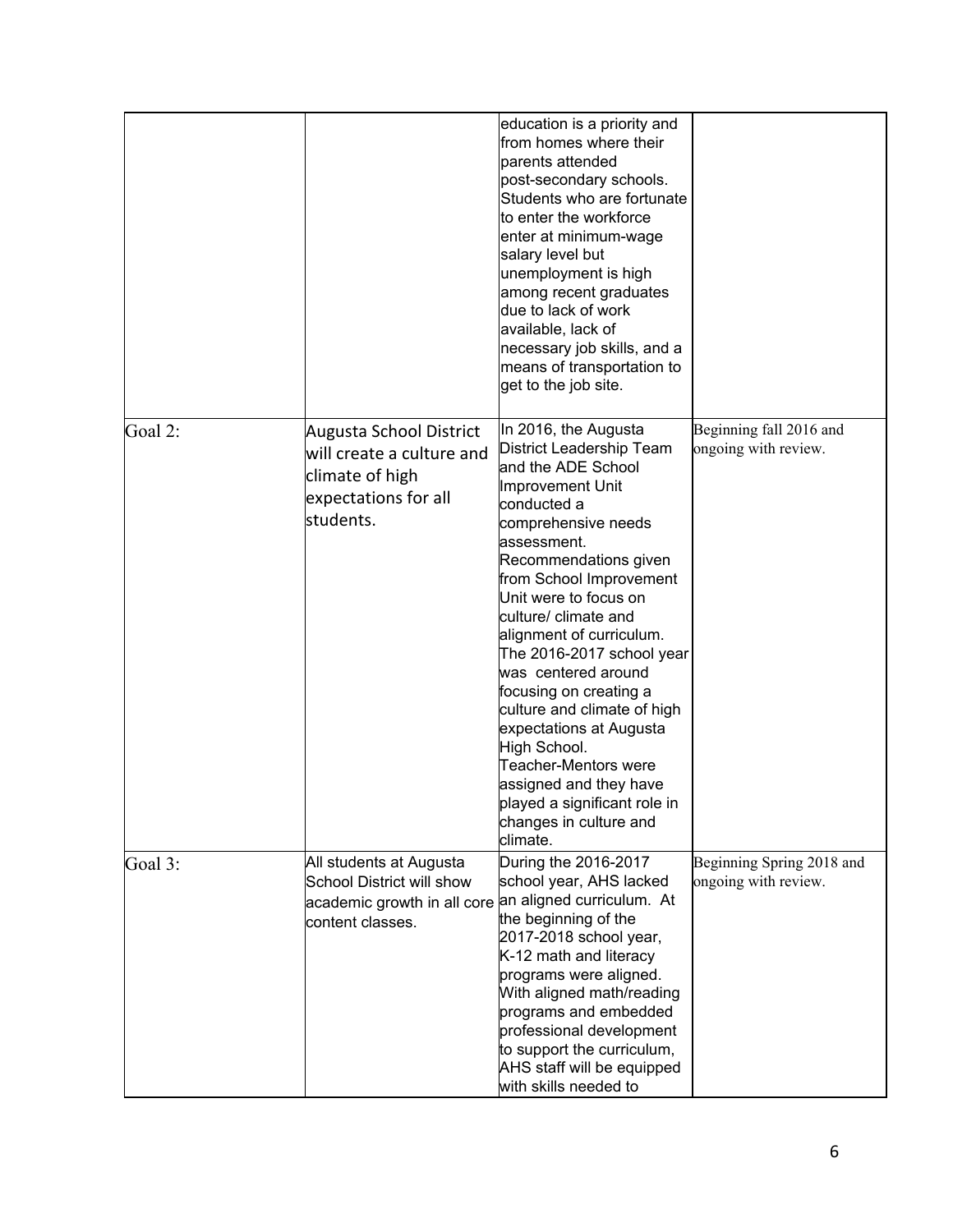| support educational needs<br>of all students.<br>Teachers will use data to<br>support RTI for all<br>students. RTI will be<br>provided during school<br>hours and in afterschool<br>programs.<br>With an aligned curriculum,<br>students will have a better<br>opportunity to achieve<br>academic success which<br>will allow students to take<br>ownership of their learning<br>land have a voice in their<br>career plans. |
|------------------------------------------------------------------------------------------------------------------------------------------------------------------------------------------------------------------------------------------------------------------------------------------------------------------------------------------------------------------------------------------------------------------------------|
| Teacher-Mentors will work<br>with students to create their<br>personalized goals.                                                                                                                                                                                                                                                                                                                                            |

Section 7: SOI Innovation Plan Proposed Actions

Describe the school of innovation plan. The action plan must include details such as curriculum to be used, changes to schedules, and changes to courses.

Complete the following ACTION Plan Timeline

| <b>Date</b><br><b>From-To</b> | <b>Goal #</b>  | <b>Action</b>                                                                                                                                                                 | <b>Expected</b><br><b>Outcome</b>                                                                                                                                           | <b>Materials &amp;</b><br><b>Resources Needed</b>                                                                                |
|-------------------------------|----------------|-------------------------------------------------------------------------------------------------------------------------------------------------------------------------------|-----------------------------------------------------------------------------------------------------------------------------------------------------------------------------|----------------------------------------------------------------------------------------------------------------------------------|
| Spring 2018 -<br>onward       | 1              | <b>Provide students with</b><br>information on new college<br>land career courses added to<br>2018-2019 registration form.                                                    | Increase in number of Informational<br>students enrolled in<br>college and career<br>classes.                                                                               | meetings/CAP<br>meetings on career<br>classes for students and<br>parents                                                        |
| Spring 2018 -<br>onward       | $\overline{2}$ | During mentoring time, use<br>Peak University and virtual<br>field trips to introduce students<br>to career opportunities<br>available through career and<br>college classes. | Students become<br>linterested in career<br>planning and take<br>ownership of their<br>academic class<br>schedules and goals.<br>Students will connect<br>the importance of | Peak University<br>curriculum;<br>Mentor Time;<br>Virtual field trips;<br>College/technical<br>school visits;<br><b>Speakers</b> |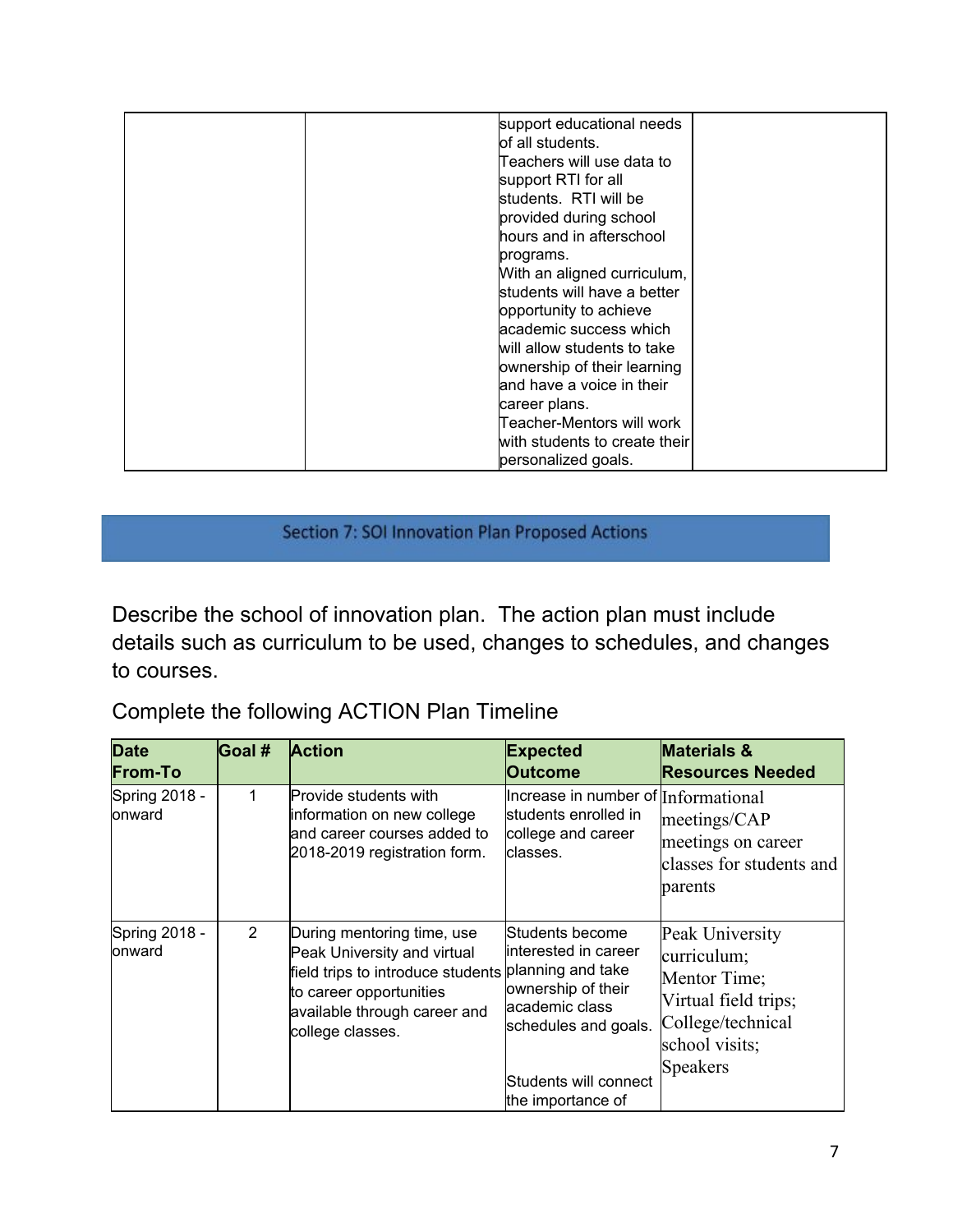|                       |   | Students will attend Honors<br>Assembly for Class of 2018                                                                                                                                                                                                                     | high expectations to<br>local and state<br>scholarships.                                                                                                                                                                               |                                                        |
|-----------------------|---|-------------------------------------------------------------------------------------------------------------------------------------------------------------------------------------------------------------------------------------------------------------------------------|----------------------------------------------------------------------------------------------------------------------------------------------------------------------------------------------------------------------------------------|--------------------------------------------------------|
| Fall 2018 -<br>onward | 3 | Students will review transcripts Mentors teachers,<br>to determine strengths and<br>weaknesses of educational<br>plan based on career choices.<br>Students will review their<br>personal performance data to<br>set goal for academic growth<br>lin all core content classes. | counselor, and career transcripts;<br>coach will work<br>closely with students<br>to plan the fall class<br>schedule based on<br>each student's<br>lindividual career<br>lfocus and to establish<br>a climate of high<br>expectations. | Individual student<br>Individual assessment<br>reports |

In the following table, list the Waiver information needed:

- □ Each law, rule and standard by title, number and description for which a waiver is requested
- □ A rationale for each waiver requested
- $\Box$  An explanation of the way that each waiver would assist in implementing the educational program of the school of innovation

The linked chart may assist: [Commonly Granted Waivers](http://www.arkansased.gov/public/userfiles/Learning_Services/Charter%20and%20Home%20School/Charter%20School-Division%20of%20Learning%20Services/Applications/Waiver_Document.pdf)

| Waiver sought                                                                                                                                                                                                        | Rationale                                                                                                                                                                                                                                                                                                                                                                                                                                                                                                                                                                                                                                                 | Explanation                                                                                                                                                                                                                                                                                                                                                                                                                                                  |
|----------------------------------------------------------------------------------------------------------------------------------------------------------------------------------------------------------------------|-----------------------------------------------------------------------------------------------------------------------------------------------------------------------------------------------------------------------------------------------------------------------------------------------------------------------------------------------------------------------------------------------------------------------------------------------------------------------------------------------------------------------------------------------------------------------------------------------------------------------------------------------------------|--------------------------------------------------------------------------------------------------------------------------------------------------------------------------------------------------------------------------------------------------------------------------------------------------------------------------------------------------------------------------------------------------------------------------------------------------------------|
| <b>ADE Rules Governing Teacher</b><br>Licensure: Standards of<br>Accreditation: 15.03; Teacher<br>Licensure Arkansas Code<br>Annotated: 6-15-1004; 6-17-309;<br>$6-17-919$ ; 6-17-401; 6-17-902;<br>$6 - 17 - 908$ ; | Declining enrollment is projected for<br>the next four years at Augusta High<br>School. Due to low enrollment (148<br>students) currently enrolled at<br>Augusta High School and in order to<br>fulfill the requirements of Standards<br>for Accreditation, Augusta High<br>School has to become innovative to<br>prepare students to be both college<br>and career ready. ASD has to hire<br>teachers who are multi-certified.<br>Teachers have as many as four<br>different class preparations daily.<br>When multi-certified teachers cannot study and licensure will allow us<br>be hired, teachers are asked to<br>complete an Alternative Licensure | Meeting requirements of<br>Standards for Accreditation<br>places a financial burden on<br>small schools. Teachers hired<br>lneed to be multi-certified or<br>agree to seek further education<br>to be allowed to teach<br>ladditional content classes.<br>llt is difficult to find and retain<br>qualified teachers in many<br>subject areas.<br>Hiring teachers with<br>non-traditional programs of<br>to offer a wider range of<br>courses to our students |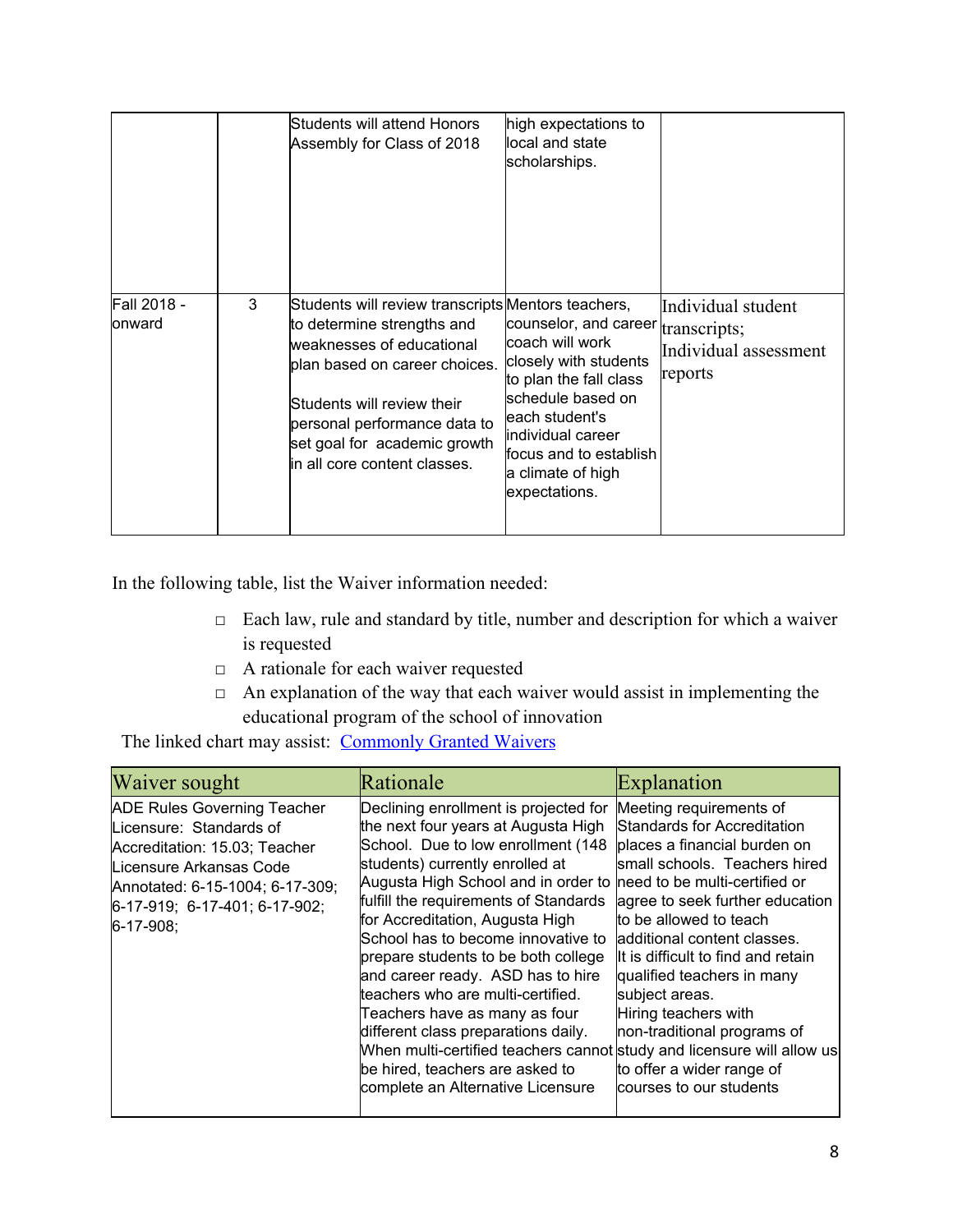| Plan or students are enrolled in       | This waiver will allow the       |
|----------------------------------------|----------------------------------|
| digital classes.                       | Augusta School District the      |
| Teachers in the Augusta School         | flexibility to identify those    |
| District currently receive the minimal | individuals best suited to       |
| teacher salary requirements. With      | facilitate and educate the       |
| projected teacher shortages,           | educational programs. The        |
| Augusta High School cannot             | Augusta School District will put |
| compete with schools who pay           | the best teacher available in    |
| higher than minimal teacher salaries.  | classes with our students.       |
| An ALP (Alternative Licensure Plan)    |                                  |
| creates a financial burden for         | This waiver is needed for Goals  |
| teachers, digital classes create       | 1, 2, and 3.                     |
| financial burdens for the school, and  |                                  |
| digital classes are not conducive to   |                                  |
| learning for students. Students who    |                                  |
| are struggling learners benefit more   |                                  |
| from teacher interaction rather than   |                                  |
| digital classes. To prevent using      |                                  |
| online classes for required courses    |                                  |
| but only offered one to two periods a  |                                  |
| day, Augusta High School would like    |                                  |
| the flexibility to allow a certified   |                                  |
| teacher on staff to teach the required |                                  |
| course.                                |                                  |
| The Augusta School District request    |                                  |
| waivers which will allow core          |                                  |
| teachers to teach core and non-core    |                                  |
| classes without additional licensure   |                                  |
| requirements or completion of ALP.     |                                  |
|                                        |                                  |
| The Augusta School District request    |                                  |
| a waiver that will allow four-year     |                                  |
| degreed individuals or a two-year      |                                  |
| degreed (whose license is the          |                                  |
| equivalent of a four-year degreed      |                                  |
| individual such as a RN) who does      |                                  |
| not possess teaching licensure to be   |                                  |
| employed as teachers and blended       |                                  |
| learning facilitators in core,         |                                  |
| non-core, and career-ready classes     |                                  |
| on a limited basis. Many of these      |                                  |
| two-year/four-year degreed             |                                  |
| individuals have strong backgrounds    |                                  |
| in the areas of science and math.      |                                  |
| This request is driven by the          |                                  |
| difficulty of obtaining licensed       |                                  |
| teachers in certain trade, vocational  |                                  |
| career, core, and noncore offerings.   |                                  |
| This waiver will allow AHS to offer    |                                  |
| technical courses that would not       |                                  |
| otherwise be available for             |                                  |
| low-income/poverty students in a       |                                  |
| traditional public school setting. The |                                  |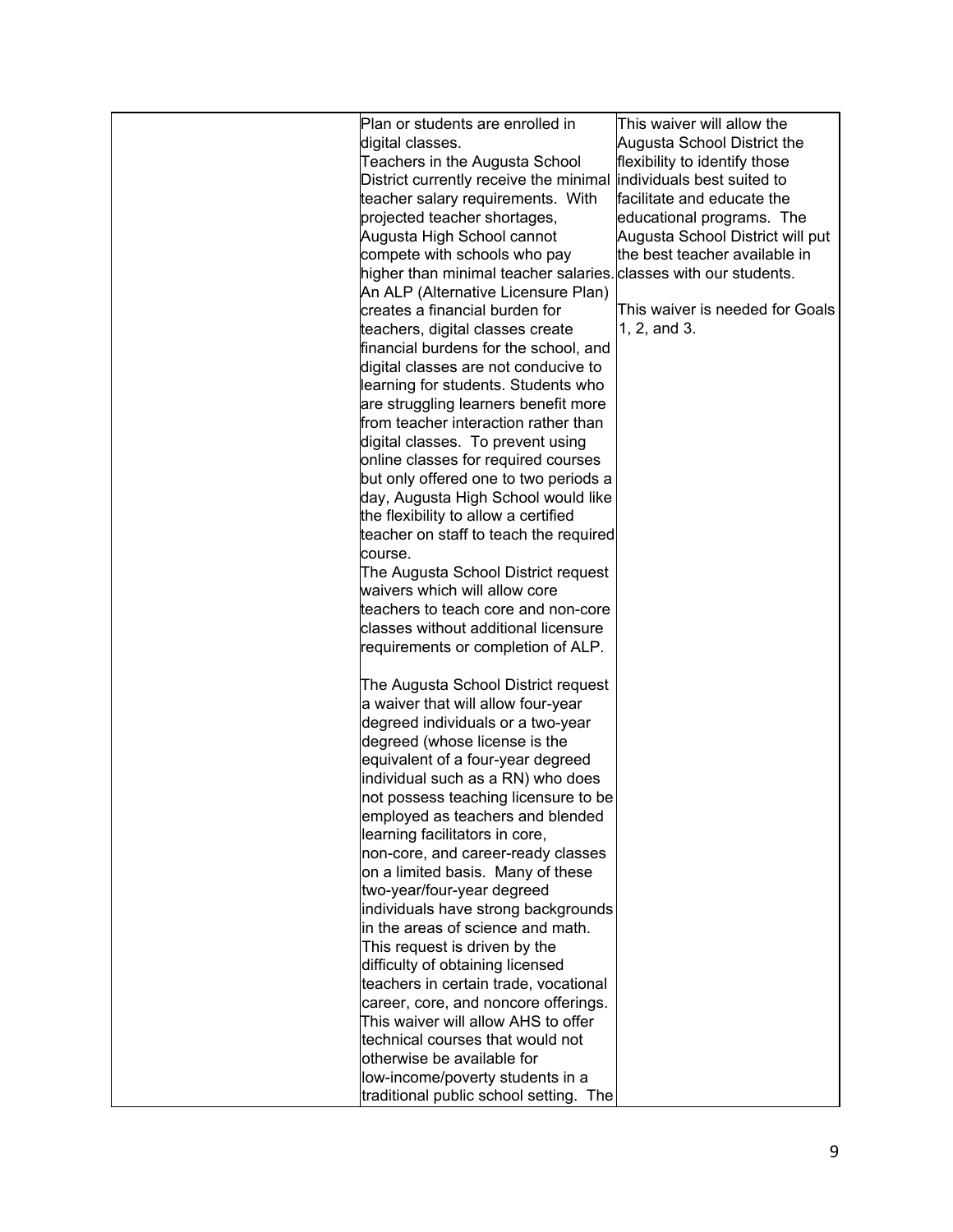| educator will meet requirements<br>such as completion of criminal<br>background check, Child<br>Maltreatment registry, and required<br>professional development required<br>by the Augusta School District.<br>Currently, Augusta High School<br>offers three (3) approved career<br>clusters through<br><b>ADE Career and Technical</b><br>Education program and plan to add<br>additional career focus paths.<br>Completing a pathway in these<br>career fields opens real doors of<br>opportunities in the job market.<br>Beginning Fall 2017, Augusta High<br>School was approved for the JAG<br>(Jobs for Arkansas Graduates)<br>Program and AHS recently<br>submitted a program approval for<br>Health Sciences with hopes of being<br>approved for Fall 2018.<br>Partnerships have been formed with<br>opportunities in the job market.<br>Some of the participating partners<br>are ArCare; Augusta Police<br>Department, Woodruff County<br>Sheriff Department, Arkansas State<br>Police, and Arkansas Game and<br><b>Fish Commission; Arkansas State</b><br>University at Newport; Augusta<br>School District; Land of Frost; Bryce<br>Corporation; Sloan Industry;<br>Riverwind Bank plus several other<br>businesses and professionals. |  |
|-----------------------------------------------------------------------------------------------------------------------------------------------------------------------------------------------------------------------------------------------------------------------------------------------------------------------------------------------------------------------------------------------------------------------------------------------------------------------------------------------------------------------------------------------------------------------------------------------------------------------------------------------------------------------------------------------------------------------------------------------------------------------------------------------------------------------------------------------------------------------------------------------------------------------------------------------------------------------------------------------------------------------------------------------------------------------------------------------------------------------------------------------------------------------------------------------------------------------------------------------------|--|
| The Augusta School District<br>requests a waiver that will allow a<br>Native-speaking paraprofessional<br>who is currently employed by the<br>district the opportunity to teach<br>Spanish classes. The ultimate goal<br>will be to offer Spanish for high<br>school credit in the 7th and 8th<br>grades. During the first year of SOI,<br>virtual classes may be used with the<br>Native-speaking paraprofessional as<br>the facilitator.<br>The Augusta School District also<br>request a waiver to allow                                                                                                                                                                                                                                                                                                                                                                                                                                                                                                                                                                                                                                                                                                                                         |  |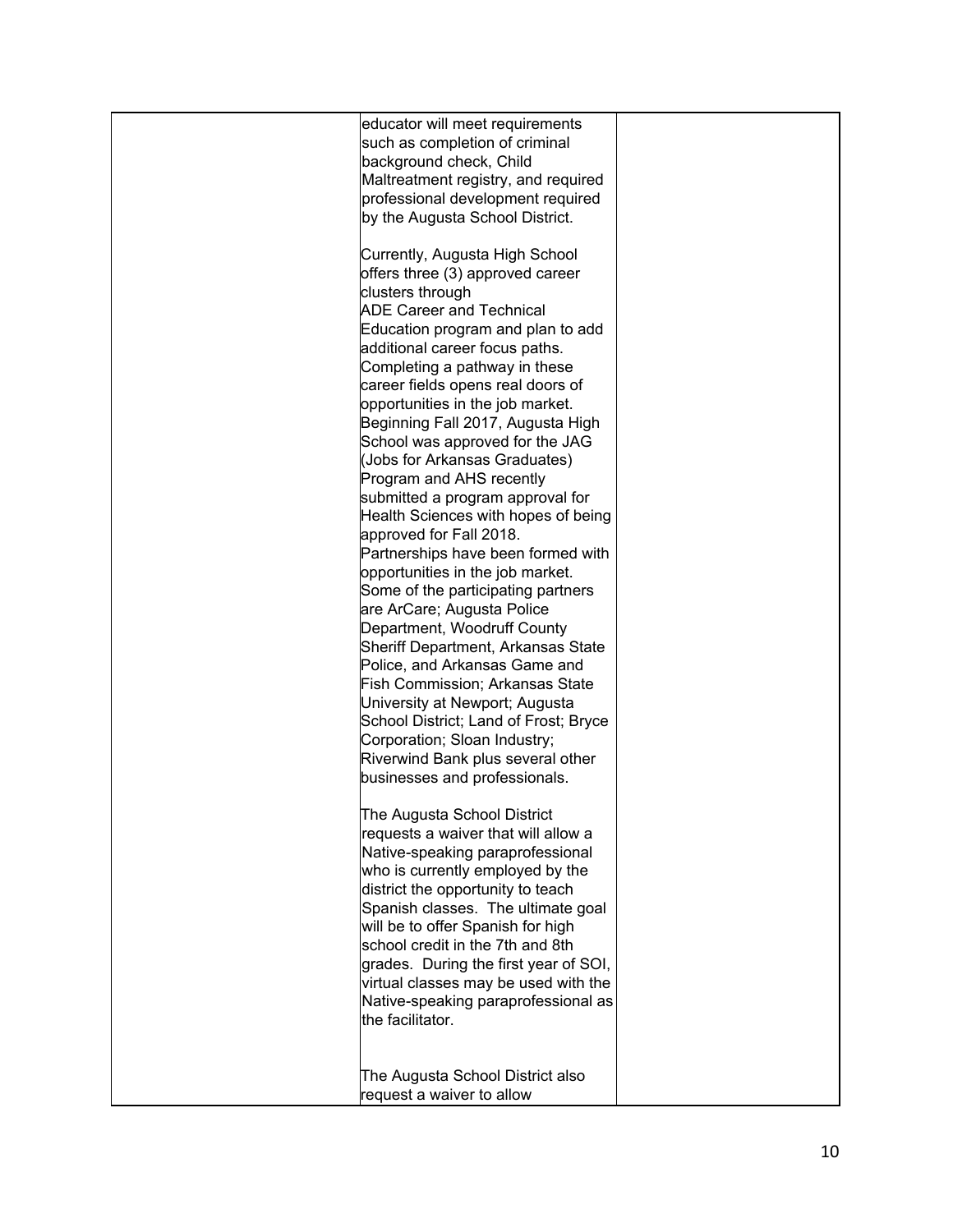|                                                                                                                                                                                                                                                | non-licensed individuals to teach<br>keyboarding, which will allow an<br>additional Information Technology<br>Career Focus Path class to be<br>added in grades 9-12 and taught by<br>a certified teacher. Augusta is a 1:1<br>school, every student in grades K-12<br>will have access to technology.<br>Keyboarding, through the use of<br>digital classes and facilitated by<br>paraprofessionals will be<br>implemented in grades 4-12.                                                                                                                                                                                                                                                                                                                                                                                                                                                                                                                                                                                                                                                                                                                                                    |                                                                                                                                                                                                                                                                                                                                                                                                                                                                                                                                                                                                                                                                                                                                                               |
|------------------------------------------------------------------------------------------------------------------------------------------------------------------------------------------------------------------------------------------------|-----------------------------------------------------------------------------------------------------------------------------------------------------------------------------------------------------------------------------------------------------------------------------------------------------------------------------------------------------------------------------------------------------------------------------------------------------------------------------------------------------------------------------------------------------------------------------------------------------------------------------------------------------------------------------------------------------------------------------------------------------------------------------------------------------------------------------------------------------------------------------------------------------------------------------------------------------------------------------------------------------------------------------------------------------------------------------------------------------------------------------------------------------------------------------------------------|---------------------------------------------------------------------------------------------------------------------------------------------------------------------------------------------------------------------------------------------------------------------------------------------------------------------------------------------------------------------------------------------------------------------------------------------------------------------------------------------------------------------------------------------------------------------------------------------------------------------------------------------------------------------------------------------------------------------------------------------------------------|
| Planned Instructional Time<br>Arkansas Code Annotated:<br>6-16-102, 6-18-211, and 6-18-213<br>(a) (2)<br>Standards for Accreditation 10.01.4<br><b>ADE Rules Governing Mandatory</b><br>Attendance Requirements for<br>Students in Grades 9-12 | Augusta High School is grades 7-12. Flex, blended learning, and<br>100% of our students are low<br>poverty and face many situations<br>that are beyond their control. AHS<br>will be using flex, blended, and<br>online courses to create<br>opportunities for all students.<br>Implementing this new scheduling<br>could also allow extended learning<br>time for core classes and recovery of waiver will also allow for flexible<br>lost credit. With flex scheduling,<br>students in grades 7 and 8 can stay<br>on track to graduate. This is a<br>means to decrease the number of<br>high school drop-outs who have had<br>to quit school to enter the workforce<br>due to financial hardships.<br>The applicant is not asking for a<br>waiver of graduation requirements<br>but only the waiver of the 30 hour<br>week requirement for students in<br>grades 7-12.<br>In order to support our efforts to<br>personalize student learning and<br>increase student achievement,<br>students will be dismissed from<br>school at 1 p.m. once a month for<br>the purpose of teachers and staff<br>collaborating academically and to<br>work on student's personalized<br>educational plans. | on-line classes could allow<br>students to be engaged in<br>learning at night and weekends<br>and to decrease the number of<br>high school drop-outs who have<br>had to quit school to enter the<br>workforce due to financial<br>hardships. This attendance<br>learning pathways that provide<br>for the needs of students who<br>cannot attend school due to<br>situational financial, personal,<br>and/or interpersonal limitations.<br>Connection to the school day<br>will be adhered to with<br>parent/teacher contact monthly,<br>required<br>attendance/participation for<br>immediate interventions, grade<br>monitoring and student action<br>program meetings, and<br>attendance documentation.<br>This waiver is needed for Goals<br>1, 2, and 3. |
| Planned Instructional Time, ADE<br>Rules: Section 14.03 of the ADE<br>Rules Governing Standards for<br><b>Accreditation of Arkansas Public</b><br><b>Schools and School Districts</b>                                                          | This waiver request is in relation to<br>'seat time' not graduation<br>requirements. All applicable course<br>frameworks and standards will be<br>fully adhered to and taught. The<br>independent learning time is<br>dependent on the student<br>maintaining his grades at an                                                                                                                                                                                                                                                                                                                                                                                                                                                                                                                                                                                                                                                                                                                                                                                                                                                                                                                | Granting of this waiver will<br>allow Flex Mod schedules to<br>use larger blocks of time to<br>provide students support in<br>areas needed, close the<br>achievement gap, receive<br>credit recovery, and guarantee<br>more student success in                                                                                                                                                                                                                                                                                                                                                                                                                                                                                                                |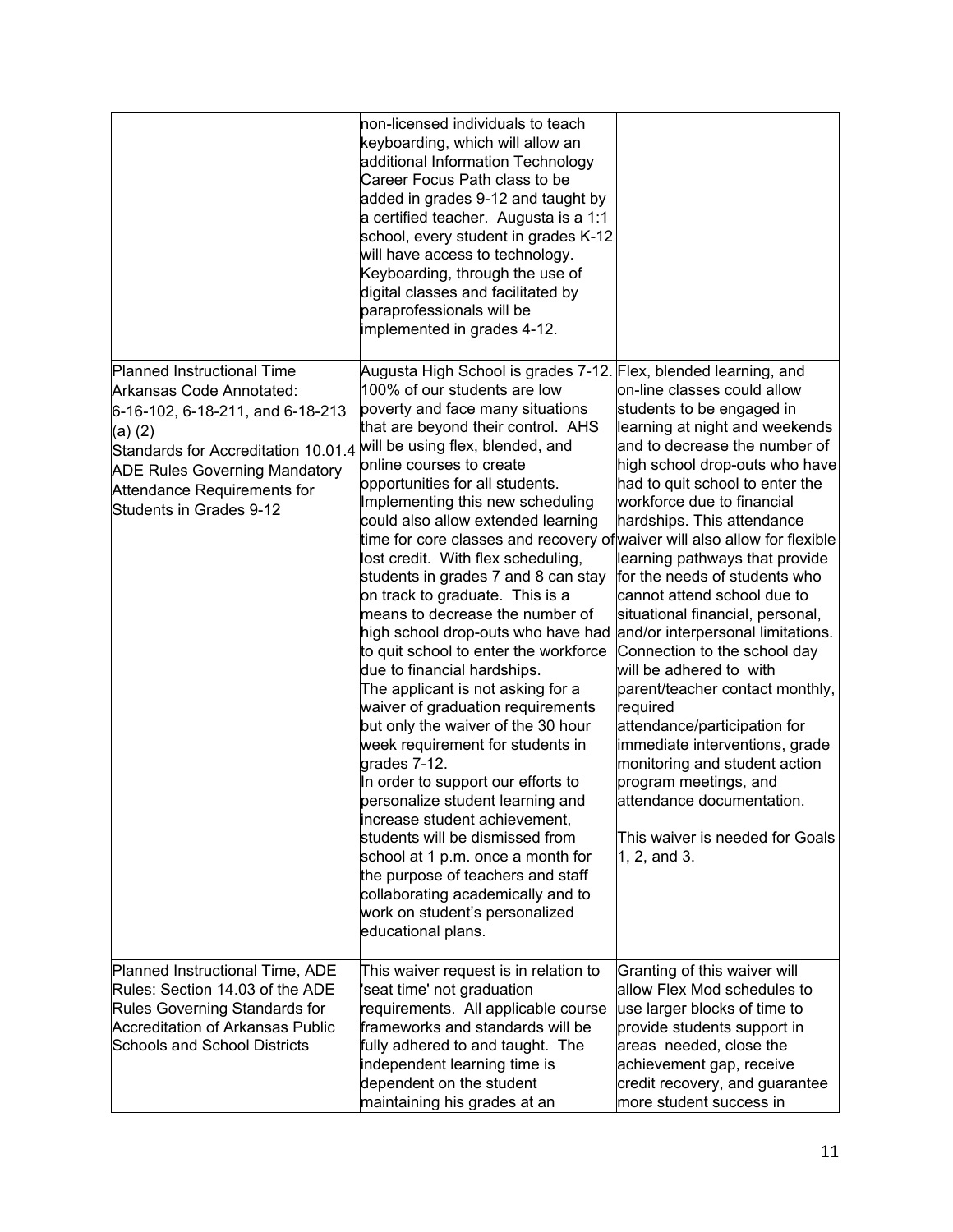|                                                                                                                                                                                                                                                                                                                | acceptable level. Opportunities for<br>digital course delivery or virtual<br>classes designed for self-paced<br>learning could find students<br>mastering course content in less<br>than 120 clock hours. If mastery is<br>determined, students would advance with daily student-mentor<br>on to the next course in relation to<br>'seat time' not graduation<br>requirements.                                                                                                                                                                                                                                                                                                                                                                                                                                                                                                                                                | personalized educational plans.<br>Embedded PLCs will be in<br>place for collaboration around<br>student data and progress.<br>Mentoring will be implemented<br>interactions and ongoing parent<br>support.<br>This waiver is needed for Goals<br>1, 2, and 3.                                                                                                                                                                     |
|----------------------------------------------------------------------------------------------------------------------------------------------------------------------------------------------------------------------------------------------------------------------------------------------------------------|-------------------------------------------------------------------------------------------------------------------------------------------------------------------------------------------------------------------------------------------------------------------------------------------------------------------------------------------------------------------------------------------------------------------------------------------------------------------------------------------------------------------------------------------------------------------------------------------------------------------------------------------------------------------------------------------------------------------------------------------------------------------------------------------------------------------------------------------------------------------------------------------------------------------------------|------------------------------------------------------------------------------------------------------------------------------------------------------------------------------------------------------------------------------------------------------------------------------------------------------------------------------------------------------------------------------------------------------------------------------------|
| Governing Standards of<br><b>Accreditation of Arkansas Public</b><br><b>Schools and School Districts Class</b><br>Size and Teaching Load Standards<br>of Accreditation Standard 10.02.5<br><b>Arkansas Code Annotated</b><br>6-17-812 Compensation for<br>teaching more than the maximum<br>number of students | Use of a flex schedule could result<br>in a teacher having more than 30<br>students in a digital blended class.<br>Students following a flex schedule<br>will be allowed to find a comfortable<br>class in which to work and get<br>support. Augusta High School has<br>experienced declining enrollment<br>over several years keeping new<br>class offerings at a minimum.<br>Sometimes two classes are needed<br>only because there are 31-33<br>students in a class. Waiving this<br>student limit would allow another<br>class to be offered by the teacher<br>but would have no adverse effect on<br>digital instruction since the students<br>will follow their own pace. A flex<br>schedule would allow teachers to<br>implement more differentiated RTI<br>strategies, enrichment opportunities,<br>and project based learning.<br>Enrollment of home school students<br>could result in a class over 30<br>students. | A flex schedule will best serve<br>the differentiated needs of our<br>students and use teachers in<br>the most efficient manner. The<br>waiver from maximum class<br>size requirements will be<br>necessary for teachers and<br>students to choose when and<br>where to participate in the<br>learning process.<br>The teacher will not have more<br>than 175 students per day.<br>This waiver is needed for<br>Goals 1, 2, and 3. |
| Library Media Specialist<br>Arkansas<br>Code<br>6-25-103 Library Media Services specialist is .5 high school and .5<br>Program defined; 6-25-104<br>Library<br>Media<br>Qualification ADE Rules 16.02.3<br>Specialist<br>Library<br>Media<br>Requirements                                                      | With the enrollment numbers at<br>Annotated: Augusta School District, the media<br>elementary. To maximize the<br>Specialist position of media specialist for the<br>purpose of serving the needs of our<br>students by assisting teachers with<br>research and digital classes,<br>Augusta High School would like the<br>media specialist to become a<br>"Digital Learning Facilitator".<br>The digital learning facilitator will<br>schedule digital meetings, virtual                                                                                                                                                                                                                                                                                                                                                                                                                                                      | The responsibilities of media<br>specialist and digital learning<br>facilitator overlap but more<br>flexibility is needed within the<br>position of media specialist.<br>This waiver is needed for Goals<br>1, 2, and 3.                                                                                                                                                                                                           |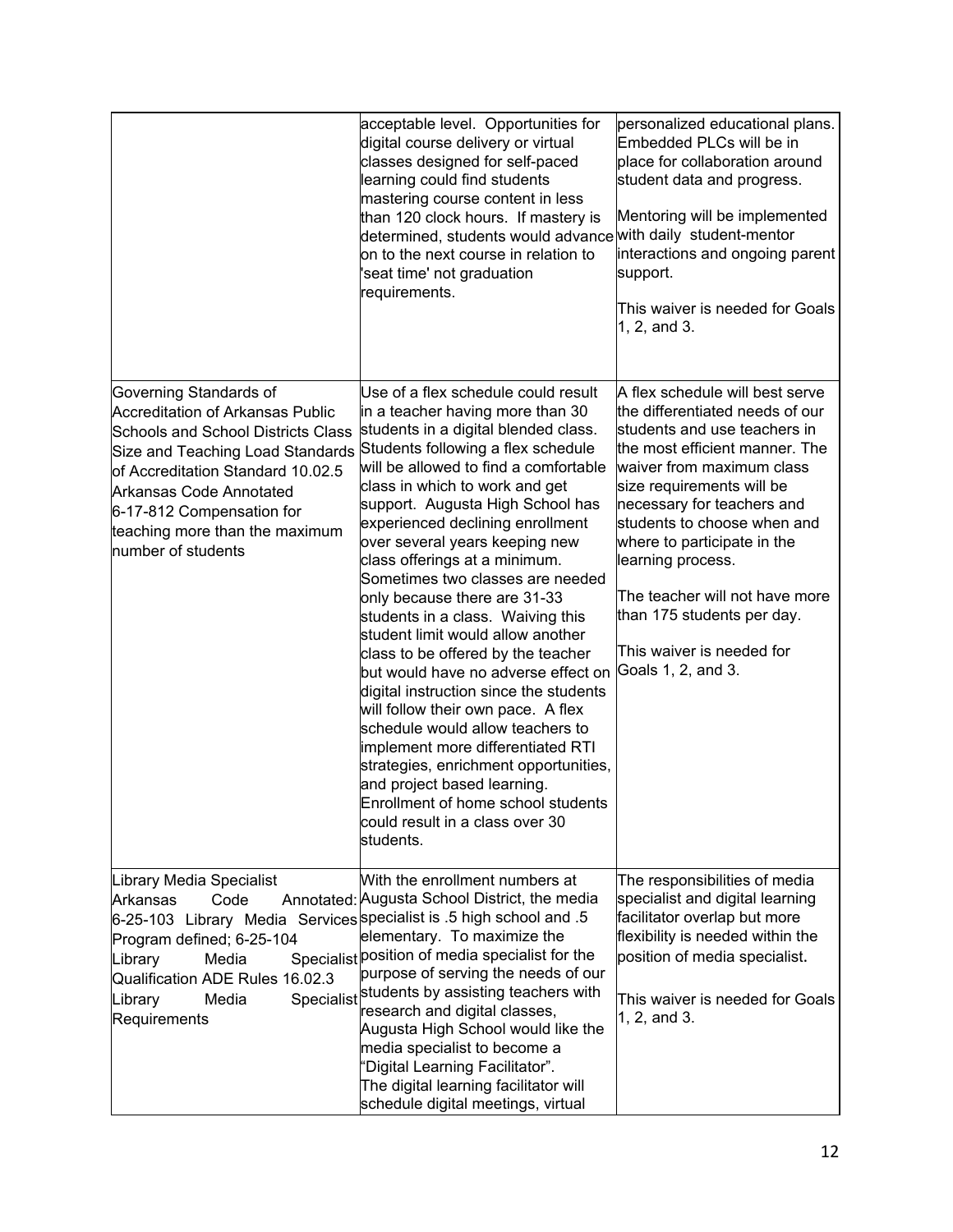|                                                  | field trips, and assist in<br>implementation of blended learning<br>when needed. In order to use the<br>skills of the library/media specialist<br>to the maximum potential to serve<br>the needs of our students, this<br>position would be refined also to<br>include its use as a flex-pod and the<br>library/media specialist as a flex-pod<br>supervisor. Most tasks will be<br>completed within the setting of the<br>library which means students will<br>not be neglected library time and will<br>continue to check out books and<br>lother resources. |                                                                                                                                   |
|--------------------------------------------------|----------------------------------------------------------------------------------------------------------------------------------------------------------------------------------------------------------------------------------------------------------------------------------------------------------------------------------------------------------------------------------------------------------------------------------------------------------------------------------------------------------------------------------------------------------------|-----------------------------------------------------------------------------------------------------------------------------------|
| ADE Rules<br>Licensure<br>Grading Scale 6-15-902 | Governing Educator Technical career training offerings<br>may require a non traditional<br>grading scale, such as 'Pass or Fail'. be used in terms of grading in<br>The waiver request is for non-core<br>courses that lend themselves to<br>alternative descriptions of 'mastery'                                                                                                                                                                                                                                                                             | The grading scale of the<br>community college affiliate will<br>these courses.<br>This waiver is needed for Goals<br>1, 2, and 3. |

#### Section 9: Council of Innovation

The Council of Innovation is composed of teachers, classified employees, the building principal or designee, parents, community members, students, and minority membership in schools with at least a 10% minority student population. The council shall generate innovative ideas and proposals of its own and from other stakeholders to determine the content of the plan that will be voted on by the school employees.

#### **Council of Innovation**

Minority populations that comprise over 10% of school population (List all minorities that are over 10%) \_Richard Greer, Maria Hinojosa, Allen Brown, Tia Tripp, Zackavion Brown, Jharysse Neal, B. Brown, Willie White, Roy Daniels

| Name of council<br>member | Representative<br>group | Minority<br>Yes/no | <b>Council Position</b> | Date elected |
|---------------------------|-------------------------|--------------------|-------------------------|--------------|
| Jay Murphree              | Administrator           | N                  | Member                  | 8/10/2017    |
| Debra Neal                | Parent                  |                    | Member                  | 3/10/2017    |
| Robert Beard              | Community               | N                  | Member                  | 3/10/2017    |

(Minority representation on council is required for each 10% minority)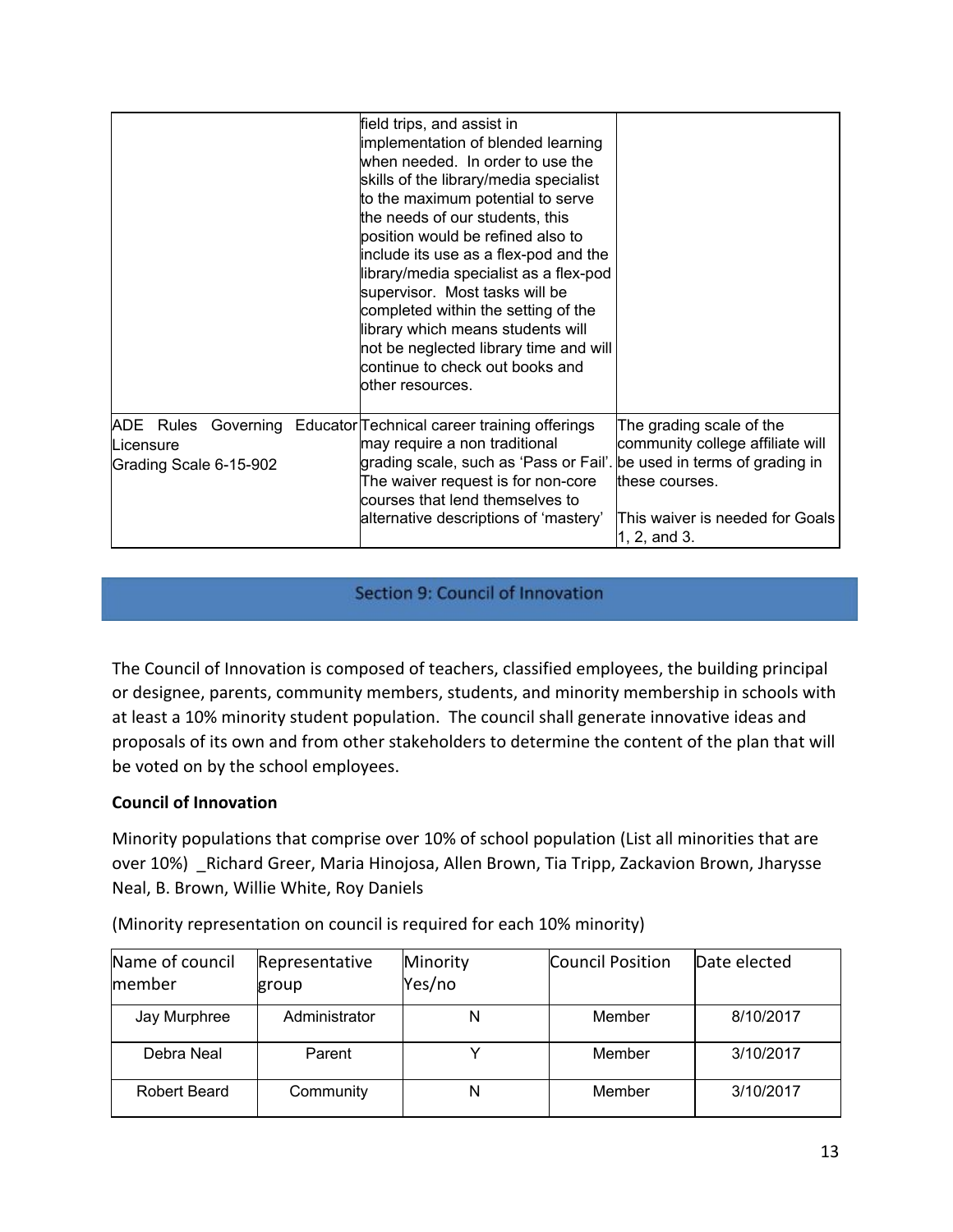| Brenda Key             | Community                    | N | Member | 3/10/2017 |
|------------------------|------------------------------|---|--------|-----------|
| Jackie Powell          | Community                    | Y | Member | 3/10/2017 |
| April Grisham          | Parent                       | N | Member | 3/10/2017 |
| Haley Hedden           | Teacher                      | N | Member | 8/10/2017 |
| <b>Matt House</b>      | Teacher                      | N | Member | 8/10/2017 |
| Michael Allen          | Teacher                      | N | Member | 8/10/2017 |
| Gloria Woods           | Teacher                      | Y | Member | 1/10/2018 |
| Richard<br>Greer       | <b>ELEM</b><br>Administrator | Y | Member | 3/10/2017 |
| Maria Hinonjosa        | Parent                       | Y | Member | 3/10/2017 |
| Allen Brown            | Parent                       | Y | Member | 1/10/2018 |
| <b>Shandon Nichols</b> | Community                    | N | Member | 3/10/2017 |
| Debi Moore             | <b>Classified Staff</b>      | N | Member | 3/10/2017 |
| Victoria Valentine     | <b>Student</b>               | N | Member | 1/10/2018 |
| Tia Tripp              | <b>Student</b>               | Y | Member | 1/10/2018 |
| Zakavion Brown         | <b>Student</b>               | Y | Member | 1/10/2018 |

| Cierra Valentine      | Student                     | N | Member | 1/10/2018 |
|-----------------------|-----------------------------|---|--------|-----------|
| <b>Hayden Flowers</b> | Student                     | N | Member | 1/10/2018 |
| <b>Rickey Hammons</b> | Student                     | N | Member | 1/10/2018 |
| Jharysse Neal         | Student                     | Y | Member | 1/10/2018 |
| Carrie Tayler         | <b>Classified Staff</b>     | Y | Member | 3/10/2017 |
| B. Brown              | Community                   | Y | Member | 3/10/2017 |
| <b>Willie White</b>   | Community                   | Y | Member | 3/10/2017 |
| <b>Ricky Pilcher</b>  | School-Community<br>Liasion | N | Member | 3/10/2017 |
| <b>Roy Daniels</b>    | <b>Athletic Director</b>    | Y | Member | 3/10/2017 |
| Janice Beard          | Community                   | N | Member | 1/10/2018 |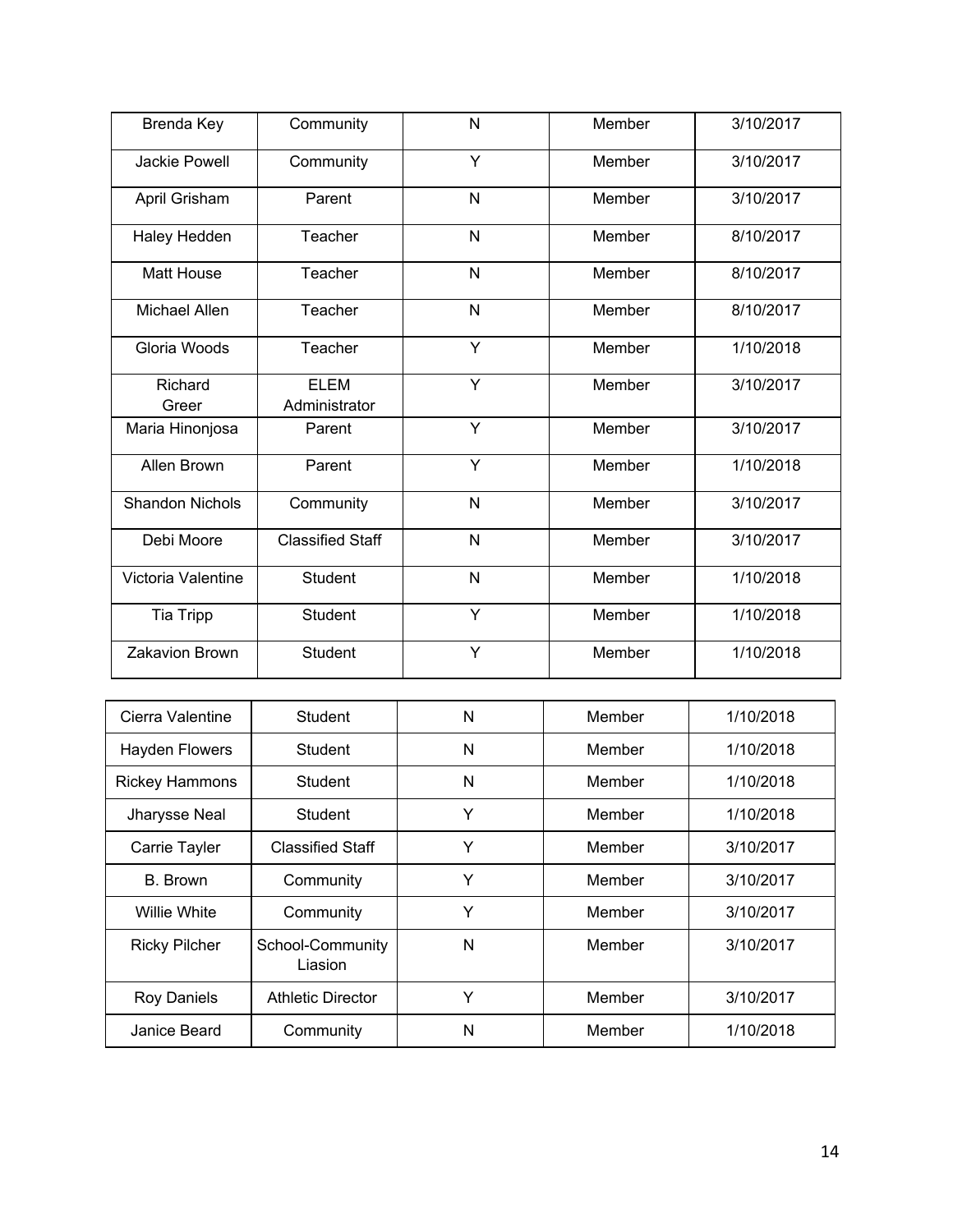#### Section 10: Shared Leadership

#### **Shared Leadership**

Complete the following chart to document collaborative opportunities for shared leadership with all stakeholders including staff, parents, and community members about the School of Innovation.

Include all meetings pertaining to the School of Innovation. Include meetings that occurred before Council of Innovation was formed. Include Council of Innovation meetings.

| <b>Meeting date</b> | Meeting Purpose Focus Audience                               |                                                             | Number of<br><b>Attendants</b> | Meeting Outcome/Planned next<br>steps                                                                                                         |
|---------------------|--------------------------------------------------------------|-------------------------------------------------------------|--------------------------------|-----------------------------------------------------------------------------------------------------------------------------------------------|
| 10/10/2017          | Introduce<br>components of SOI Administration<br>to teachers | Faculty,                                                    | 21                             | Teachers will visit SOI<br>website to find more information about<br>Schools of Innovation;<br>AES talked about the progress of their<br>SOI. |
| 10/20/2017          | Informational<br>meeting High<br>School Faculty and<br>Staff | Faculty,<br>Administration                                  | 40                             | Information and training                                                                                                                      |
| 11/1/2017           | Early Release Day<br>SOI<br>Planning                         | Faculty,<br>Administration                                  | 40                             | List of community<br>members and students to be contacted                                                                                     |
| 11/2/2017           | SOI visit to<br><b>Cross County</b>                          | <b>Teacher SOI</b><br>Council                               | l6                             | Observed SOI process at Cross<br>County                                                                                                       |
| 11/16/2017          | Early Release Faculty<br>$Day -$<br>SOI Planning             | Administration                                              | 35                             | Make changes to last year's SOI<br>plan;<br>Revisit mission and vision                                                                        |
| 11/29/2017          | Early Release Day<br><b>SOI Planning</b>                     | Faculty<br>Administration                                   | 37                             | SOI student representatives<br>were elected to SOI council;<br>Discussed waivers                                                              |
| 12/13/2017          | SOI visit to<br>Pangburn                                     | 7 <sup>th</sup> /8th grade<br>teachers                      | 5                              | Observe SOI process in middle<br>school                                                                                                       |
| 1/24/2018           | <b>SOI Planning</b>                                          | Faculty/<br>Administration<br><b>SOI Council</b><br>Members | 48                             | Discuss roles of community members,<br>students, SOI teacher council, and high<br>school staff                                                |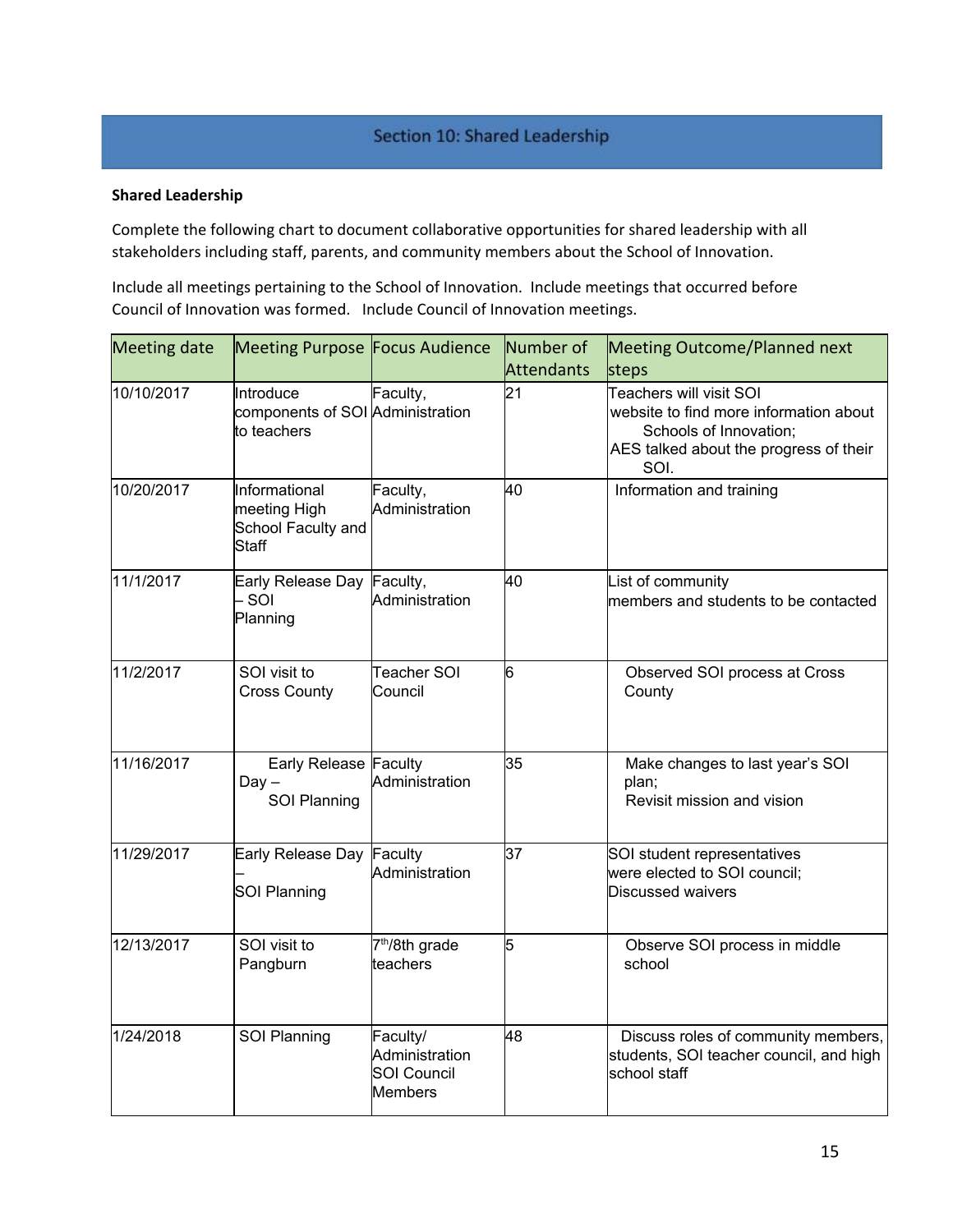| 1/26/2018 | PLC review of SOI Faculty/<br>waivers         | Administration            | 28 | Review waivers and determine if<br>correct waivers were selected                    |
|-----------|-----------------------------------------------|---------------------------|----|-------------------------------------------------------------------------------------|
| 1/31/2018 | <b>District</b><br>Leadership Team<br>Meeting | <b>DLT</b>                | 8  | Review total plans for revision                                                     |
| 2/1/2018  | SOI<br>Council<br>Meeting                     | <b>SOI Council</b>        | 14 | Discuss completed SOI with<br>community, staff, students, and<br>parents on council |
| 2/1/2018  | Vote on SOI plan<br>and application           | Faculty<br>Administration | 35 | Vote passed 35-0 in favor of SOI                                                    |
| 2/2/2018  | Completed SOI<br>Application                  | SOI Leadership            | 5  | Completed SOI Application                                                           |

# Section 11: Election Results

# **School Name: Augusta High School**

#### **Election Result:**

Faculty and staff of the school must vote on the innovation plan presented by the Council of Innovation. Sixty percent of the school employees must vote in favor for the application to be submitted to the ADE. Provide the election result below:

| Number of Licensed and Classified Staff                                |     |
|------------------------------------------------------------------------|-----|
| Number of Staff who voted                                              | 35  |
| Number of Staff who voted for the Proposed Plan                        | 35  |
| Number of Staff who voted against the proposed plan                    |     |
| Percentage of staff voting in favor of the proposed plan of innovation | 100 |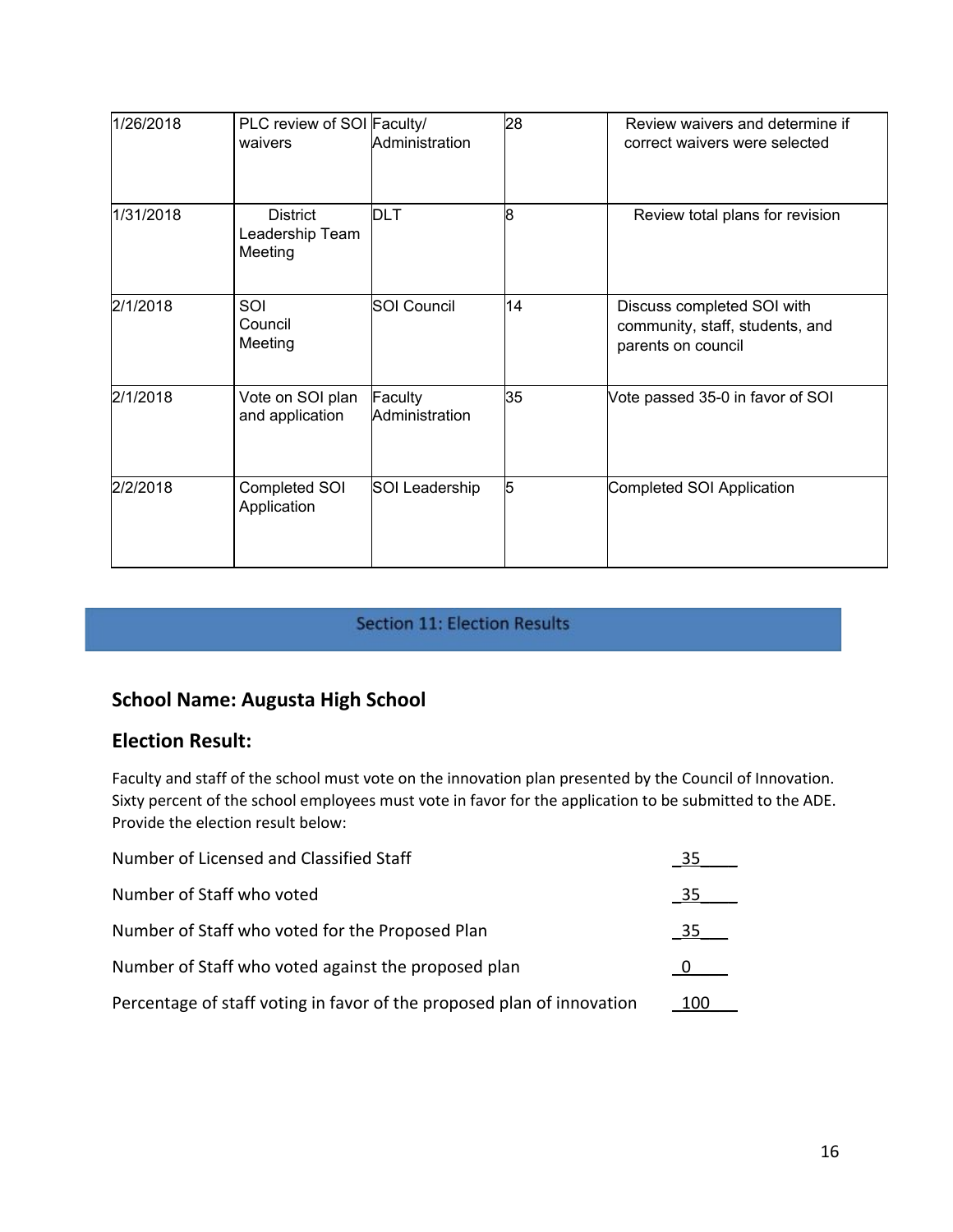# Section 12: Professional Development Scope

# **School Name: Augusta High School**

# **Professional Development Plan**

The purpose of the proposed professional development planning is to ensure staff have the capacity for the changes proposed by the innovation plan.

Complete the following chart that **details** the professional development plan.

Professional Development Plan —Implementation of SOI plan during Building Phase

| <b>Date</b> | Audience for PD                                           | Purpose of PD                                                                 | Alignment to<br>innovation plan/goals                                                                                |
|-------------|-----------------------------------------------------------|-------------------------------------------------------------------------------|----------------------------------------------------------------------------------------------------------------------|
| Spring 2018 | <b>Classroom Teachers</b>                                 | Formulate plans for<br>class scheduling                                       | Allow the SOI plan to<br>drive the scheduling<br>of classes                                                          |
| Spring 2018 | Classroom Teachers and Visit more SOI schools<br>students |                                                                               | Learn daily processes<br>for implementation<br>of SOI to be more<br>effective                                        |
| Spring 2018 | <b>Classroom Teachers</b>                                 | PLC time for RTI and<br>Leadership training                                   | To be more effective<br>in facilitation of the<br>SOI plan                                                           |
| Spring 2018 | Teacher-mentors                                           | SOI training to be able<br>to explain SOI at<br>Parent/Teacher<br>conferences | Involve parents and<br>other stakeholders in<br>order to remain<br>informed of SOI<br>effectiveness                  |
| Spring 2018 | <b>Teachers</b>                                           | Computer applications<br>training                                             | To facilitate blended<br>and digital learning                                                                        |
| Spring 2018 | <b>Teachers</b>                                           | Project-based learning<br>training                                            | To assist in helping<br>students to become<br>more self-reliant, and<br>to facilitate learning                       |
| Spring 2018 | <b>Teachers</b>                                           | More staff development To provide continuity<br>for STEM activities           | from the elementary<br>STEM program to<br>help students<br>become prepared for<br>real-world career<br>opportunities |